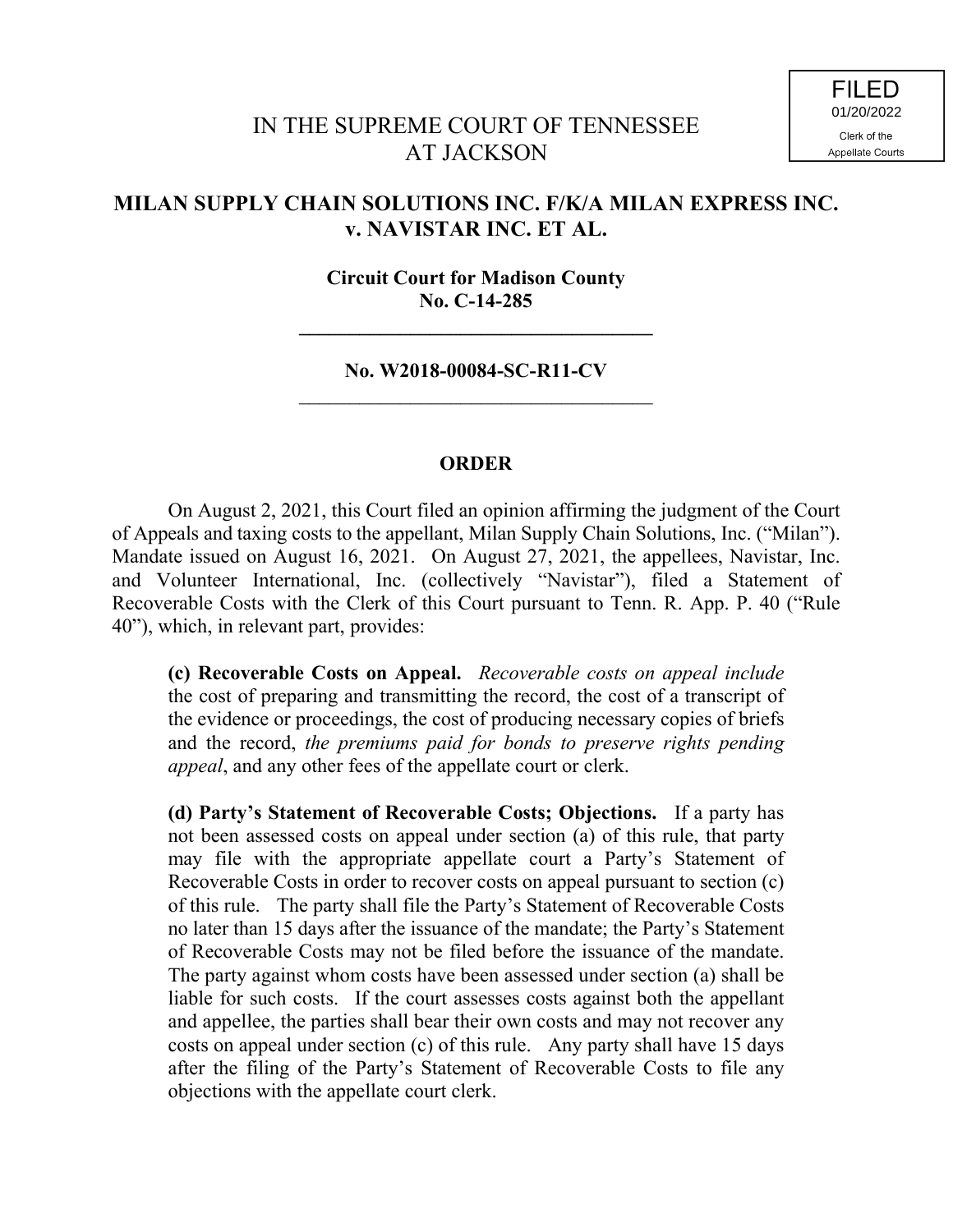**(f) Resolution of Objections to Party's Statement of Recoverable Costs.**

. . . .

If objections are timely filed to the Party's Statement of Recoverable Costs, the appellate court clerk shall consider all of the documents filed relative to the Party's Statement of Recoverable Costs and issue a clerk's report in which the clerk shall approve and/or disapprove such costs in whole or in part as being authorized and/or not authorized by law. Any party may file an objection to the clerk's decision with the appropriate appellate court within 10 days of the filing of the clerk's report.

Tenn. R. App. P. 40 (c), (d), & (f) (emphases added.) The parties agreed that Navistar should recover costs totaling \$141,283.44, which included taxes and clerks' fees for appeal, cost of transcripts, cost of producing necessary copies of briefs, and *bond premiums.*  However, on September 10, 2021, Milan objected to two items of costs Navistar claimed: (1) \$16,268.67 for the cost of making a digitalized copy of the record; and (2) \$1,368,135.81 for an "Issuance Fee," several "Participation Fees," and several "Fronting Fees" (hereinafter "bond fees") that Navistar paid to secure a supersedeas bond for a stay pending appeal.

As provided in Tenn. R. App. P. 40(f), the Clerk of this Court issued a Report and disapproved the costs to which Milan objected. As to the \$1,368,135.81 claimed costs for bond fees, the Clerk explained that Tenn. R. App. P. 40(c) lists only bond premiums as recoverable costs of appeal and does not authorize the recovery of other fees associated with obtaining a bond.

As permitted by Tenn. R. App. P. 40(f), Navistar filed in this Court an objection to the Clerk's Report. Navistar challenges only the Clerk's disapproval of the \$1,368.135.81 claimed costs for bond fees. Milan submitted a letter in response to the objection, noting that Tenn. R. App. App. P. 40 does not authorize the filing of a response to Navistar's objection and asking the Court for an opportunity to file a response should the Court be favorably inclined toward Navistar's objection. This Court allowed Milan an opportunity to file a response, which Milan submitted on December 6, 2021, and we also allowed Navistar to file a reply to Milan's response, which Navistar submitted on December 13, 2021.

Upon due consideration of the entire record in this matter relating to Navistar's Statement of Recoverable Costs on Appeal under Tenn. R. App. P. 40, we conclude that Navistar's objection to the Clerk's Report is well-taken.

As Navistar correctly points out "includes, but is not limited to" and "including but not limited to" are terms of enlargement not of restriction. Lovlace v. Copley, 418 S.W.3d